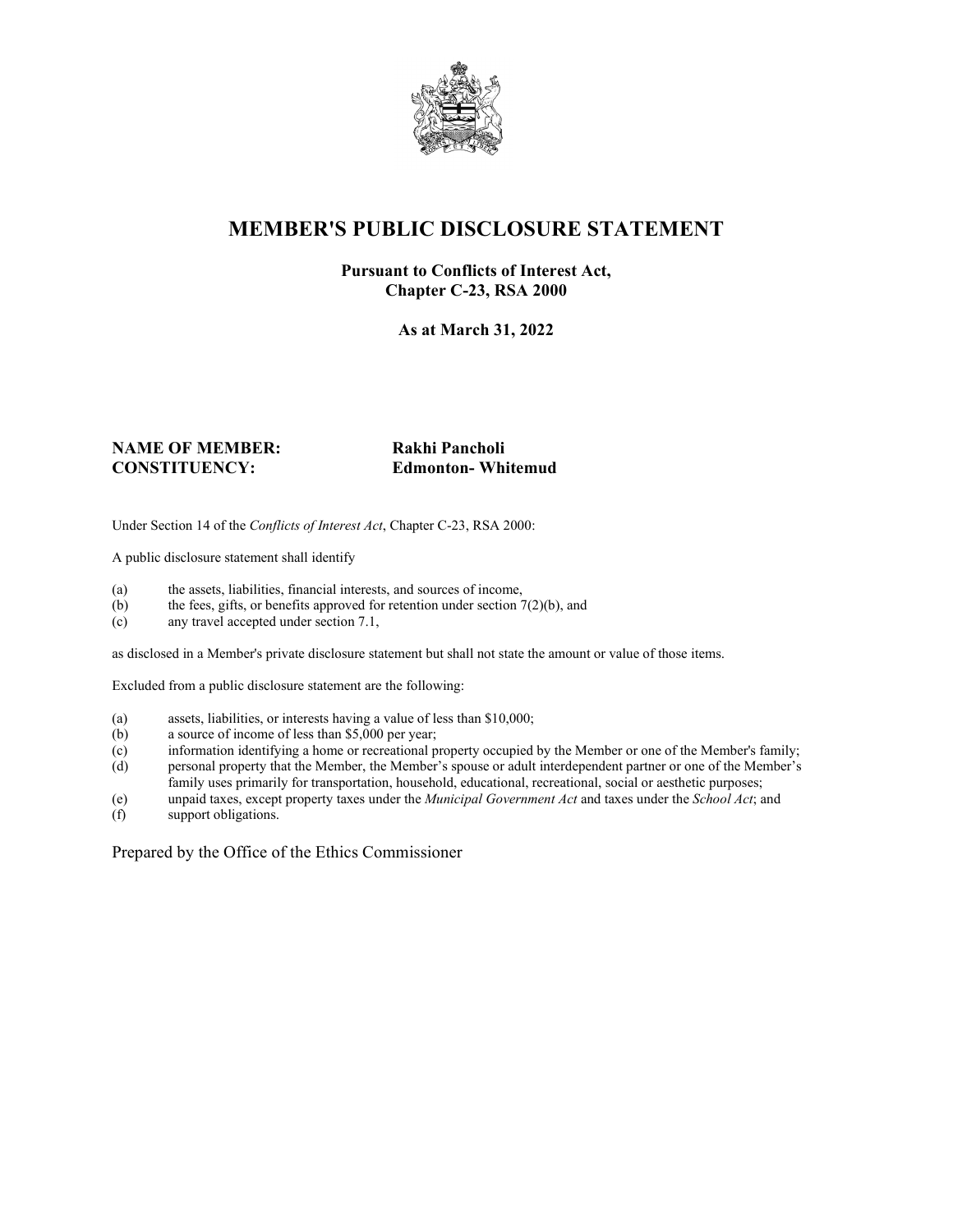## **PUBLIC DISCLOSURE STATEMENT FOR Rakhi Pancholi**

## **FORM 1: MEMBER (Rakhi Pancholi)**

| <b>INCOME</b>                                                                                   |                                                                                                                                                                                                                                                                                                                                        |
|-------------------------------------------------------------------------------------------------|----------------------------------------------------------------------------------------------------------------------------------------------------------------------------------------------------------------------------------------------------------------------------------------------------------------------------------------|
| <b>Source</b>                                                                                   | <b>Nature of Income</b>                                                                                                                                                                                                                                                                                                                |
| <b>Province of Alberta</b>                                                                      | MLA Indemnity                                                                                                                                                                                                                                                                                                                          |
| <b>ASSETS</b>                                                                                   |                                                                                                                                                                                                                                                                                                                                        |
| <b>Real Property</b>                                                                            | Primary Residence                                                                                                                                                                                                                                                                                                                      |
| <b>Bank, Trust Company or Other Financial</b><br><b>Institution</b>                             | n/a                                                                                                                                                                                                                                                                                                                                    |
| <b>Publicly Traded Securities (stocks and bonds)</b><br>and Registered Retirement Savings Plans | RRSP: iProfile Fixed Income Private Pool,<br>iProfile Canadian Equity Private Pool, iProfile US<br>Equity Private Pool, iProfile International Equity<br>Private Pool<br>LIRA: iProfile Fixed Income Private Pool,<br>iProfile Canadian Equity Pool, iProfile US Equity<br>Private Pool, iProfile International Equity Private<br>Pool |
| <b>Canada Savings Bonds, Guaranteed</b><br><b>Investment Certificates</b>                       | n/a                                                                                                                                                                                                                                                                                                                                    |
| <b>Mutual Funds</b>                                                                             | n/a                                                                                                                                                                                                                                                                                                                                    |
| <b>Annuities and Life Insurance Policies</b>                                                    | Manulife, Royal Bank of Canada                                                                                                                                                                                                                                                                                                         |
| <b>Pension Rights</b>                                                                           | n/a                                                                                                                                                                                                                                                                                                                                    |
| <b>Other Assets</b>                                                                             | n/a                                                                                                                                                                                                                                                                                                                                    |
| <b>Gifts and Personal Benefits</b>                                                              | n/a                                                                                                                                                                                                                                                                                                                                    |
| <b>Travel on Non-commercial Aircraft</b>                                                        | n/a                                                                                                                                                                                                                                                                                                                                    |
| <b>LIABILITIES</b>                                                                              |                                                                                                                                                                                                                                                                                                                                        |
| <b>Mortgages</b>                                                                                | <b>BMO</b>                                                                                                                                                                                                                                                                                                                             |
| <b>Loans or Lines of Credit</b>                                                                 | <b>BMO</b>                                                                                                                                                                                                                                                                                                                             |
| <b>Guarantees</b>                                                                               | n/a                                                                                                                                                                                                                                                                                                                                    |
| Other                                                                                           | n/a                                                                                                                                                                                                                                                                                                                                    |
| <b>FINANCIAL INTERESTS</b>                                                                      |                                                                                                                                                                                                                                                                                                                                        |
| n/a                                                                                             |                                                                                                                                                                                                                                                                                                                                        |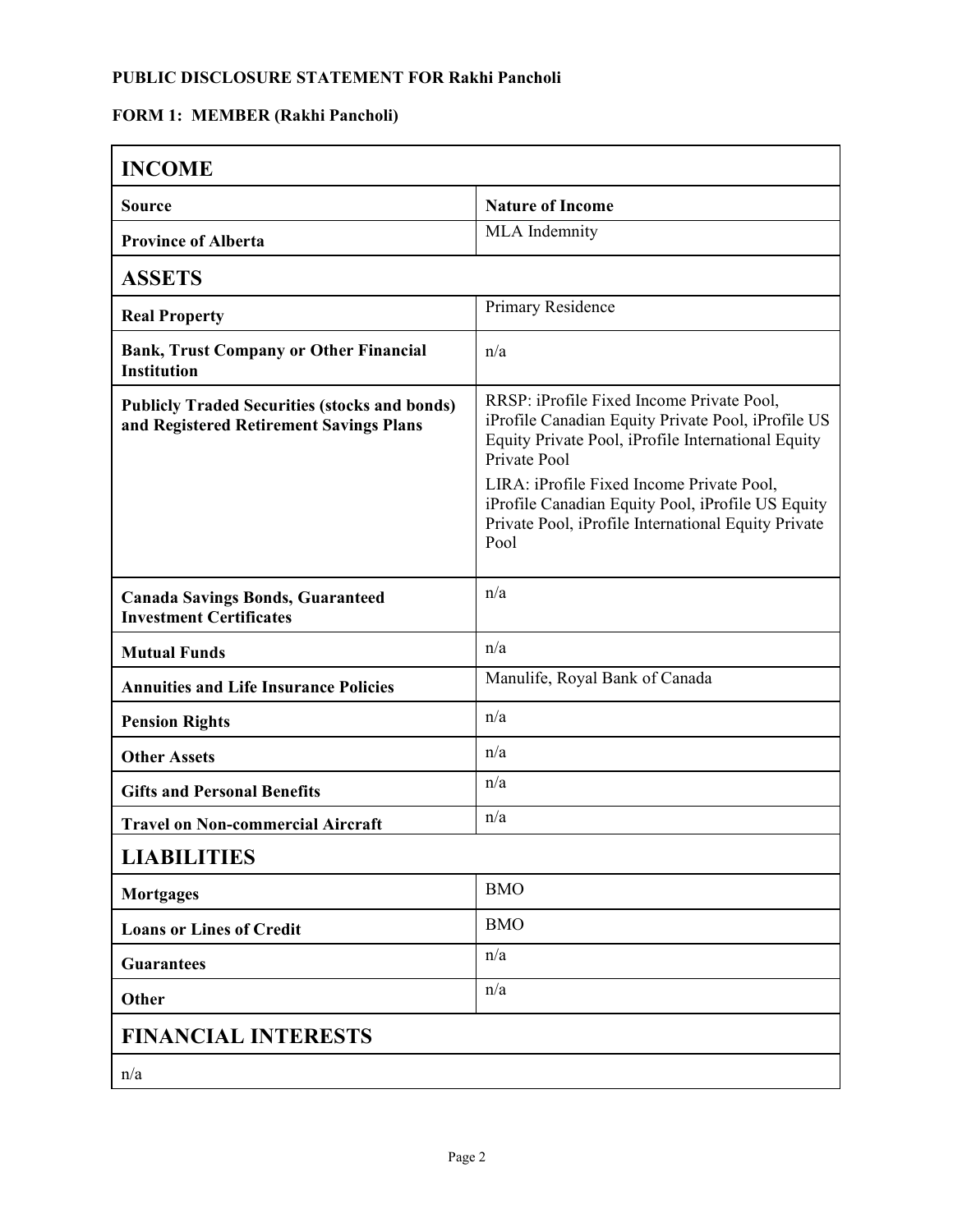#### **PUBLIC DISCLOSURE STATEMENT FOR Rakhi Pancholi**

## **FORM 2: MEMBER'S SPOUSE/ADULT INTERDEPENDENT PARTNER (Owen Young)**

| <b>INCOME</b>                                                                                   |                                |  |
|-------------------------------------------------------------------------------------------------|--------------------------------|--|
| Source                                                                                          | <b>Nature of Income</b>        |  |
| Employer                                                                                        | Salary                         |  |
| <b>ASSETS</b>                                                                                   |                                |  |
| <b>Real Property</b>                                                                            | Joint with Spouse              |  |
| <b>Bank, Trust Company or Other Financial</b><br><b>Institution</b>                             | n/a                            |  |
| <b>Publicly Traded Securities (stocks and bonds)</b><br>and Registered Retirement Savings Plans | n/a                            |  |
| <b>Canada Savings Bonds, Guaranteed</b><br><b>Investment Certificates</b>                       | n/a                            |  |
| <b>Mutual Funds</b>                                                                             | n/a                            |  |
| <b>Annuities and Life Insurance Policies</b>                                                    | Manulife, Royal Bank of Canada |  |
| <b>Pension Rights</b>                                                                           | <b>Edmonton Public Schools</b> |  |
| <b>Other Assets</b>                                                                             | n/a                            |  |
| <b>Gifts and Personal Benefits</b>                                                              | n/a                            |  |
| <b>LIABILITIES</b>                                                                              |                                |  |
| <b>Mortgages</b>                                                                                | Joint with Spouse              |  |
| <b>Loans or Lines of Credit</b>                                                                 | Joint with Spouse              |  |
| <b>Guarantees</b>                                                                               | n/a                            |  |
| Other                                                                                           | n/a                            |  |
| <b>FINANCIAL INTERESTS</b>                                                                      |                                |  |
| n/a                                                                                             |                                |  |